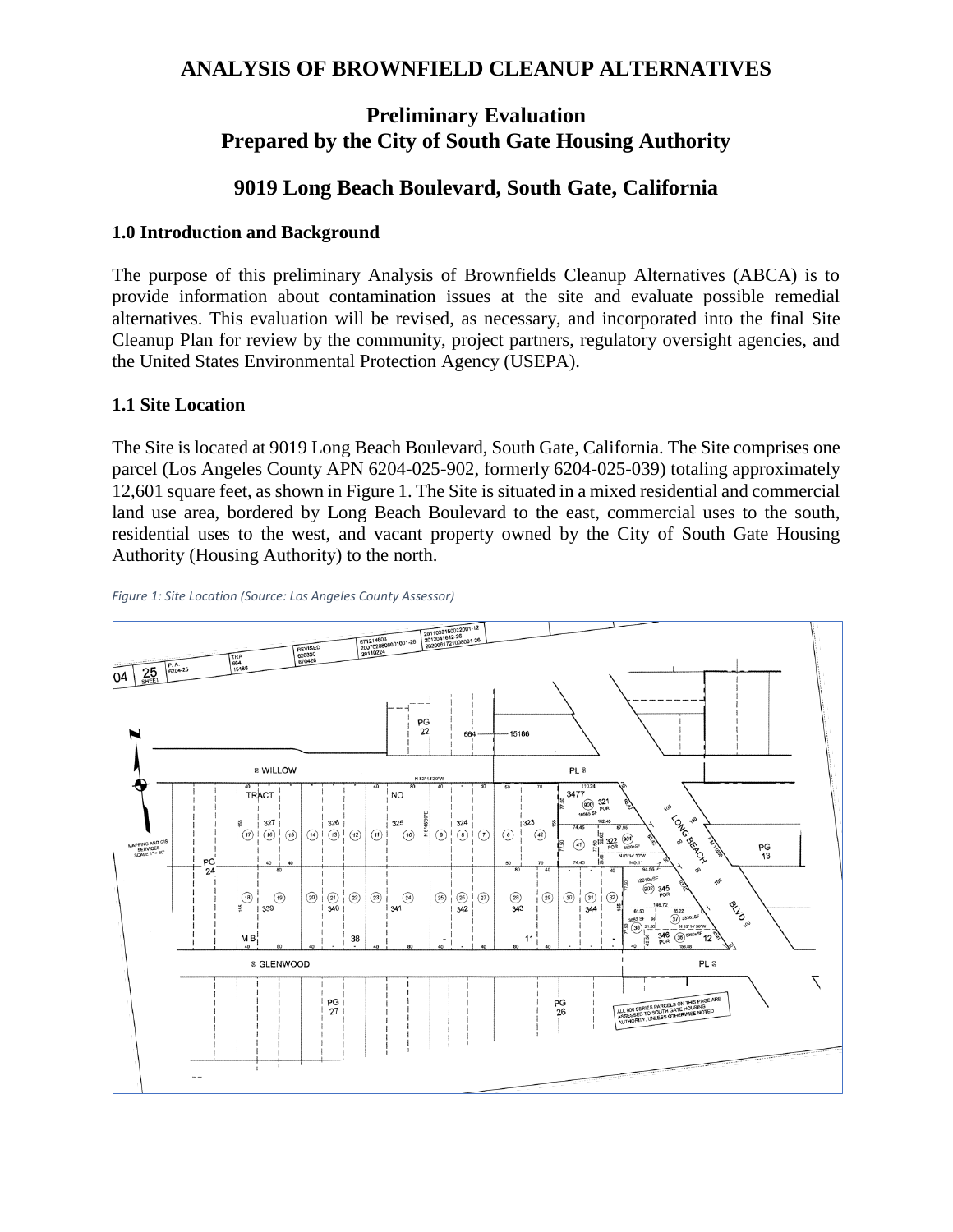Analysis of Brownfield Cleanup Alternatives - 9019 Long Beach Bl, South Gate, California Page 2

#### **1.2 Ownership and Previous Site Use**

The Site is owned by the Housing Authority, who acquired the property in March 2020 from a private property owner for purposes of redevelopment for affordable housing. The current use of the Site is an automotive repair shop, known as Vallarta Tires. Based on information obtained during the Environmental Site Assessment ("ESA"), the Site appears to have been a greasing and gasoline and oil facility in 1950 and has been used as an automotive repair shop from 1970 through present day.

#### **1.3 Site Assessment Findings**

The Brownfield Site is a 0.29-acre parcel that is improved with a 651 square foot building and is currently the location of an automotive repair shop. The Brownfield Site is bordered by Long Beach Boulevard to the east, commercial uses to the south, residential uses to the west, and vacant property owned by Housing Authority to the north. The Housing Authority intends to redevelop the Brownfield Site into affordable housing.

A review of historical documents in the Phase I Environmental Studies Analysis (ESA) performed by ACS Associates, Inc. indicates that an automotive greasing and "gas & oil" facility was located at the Brownfield Site in 1950. Prior to 1970, the Site was occupied by numerous gas stations and from 1970 through present day, the Brownfield Site has been occupied by various automotive repair shops. The current and former use of the Brownfield Site led Rincon to determine that potential Recognized Environmental Conditions may be present, indicating that there could be hazardous substances or petroleum products in, on, or at the Brownfield Site. Since this Brownfield Site is the location of a future affordable housing development, a Phase II ESA was authorized in order to investigate potential contaminants.

A Phase II ESA was conducted on the Brownfield Site in 2019 by Rincon Consultants, Inc. The Phase II ESA detected levels of arsenic, lead, and thallium that exceeded their respective Environmental Screening Levels (ESLs) for residential land uses and TPH as oil (TPHo) concentrations exceeding the Los Angeles Regional Water Quality Control Board ("LARWQCB") soil screening levels (SSLs). While arsenic was detected at levels that exceeded the ESLs in all samples collected, the detected concentrations were within the naturally occurring background concentrations in California soils, making the concentrations of lead, thallium, and TPHo the primary areas of focus.

Lead was detected in all 22 soil sample locations at the Brownfield Site and concentrations were found to be elevated at levels above the ESL for residential properties in shallow soils in 4 of the 22 soil sampling locations. Rincon estimates that the volume of lead‐impacted soil to be approximately 250 cubic yards, encompassing approximately 150 cubic yards of soil exceeding the environmental screening limit for residential properties, and approximately 100 cubic yards which would be considered California Non-RCRA hazardous waste if excavated. Thallium was detected in 8 samples at levels above the residential ESLs. However, Rincon noted that such elevated levels can often be an artifact of the EPA Method 6010 analytical methodology and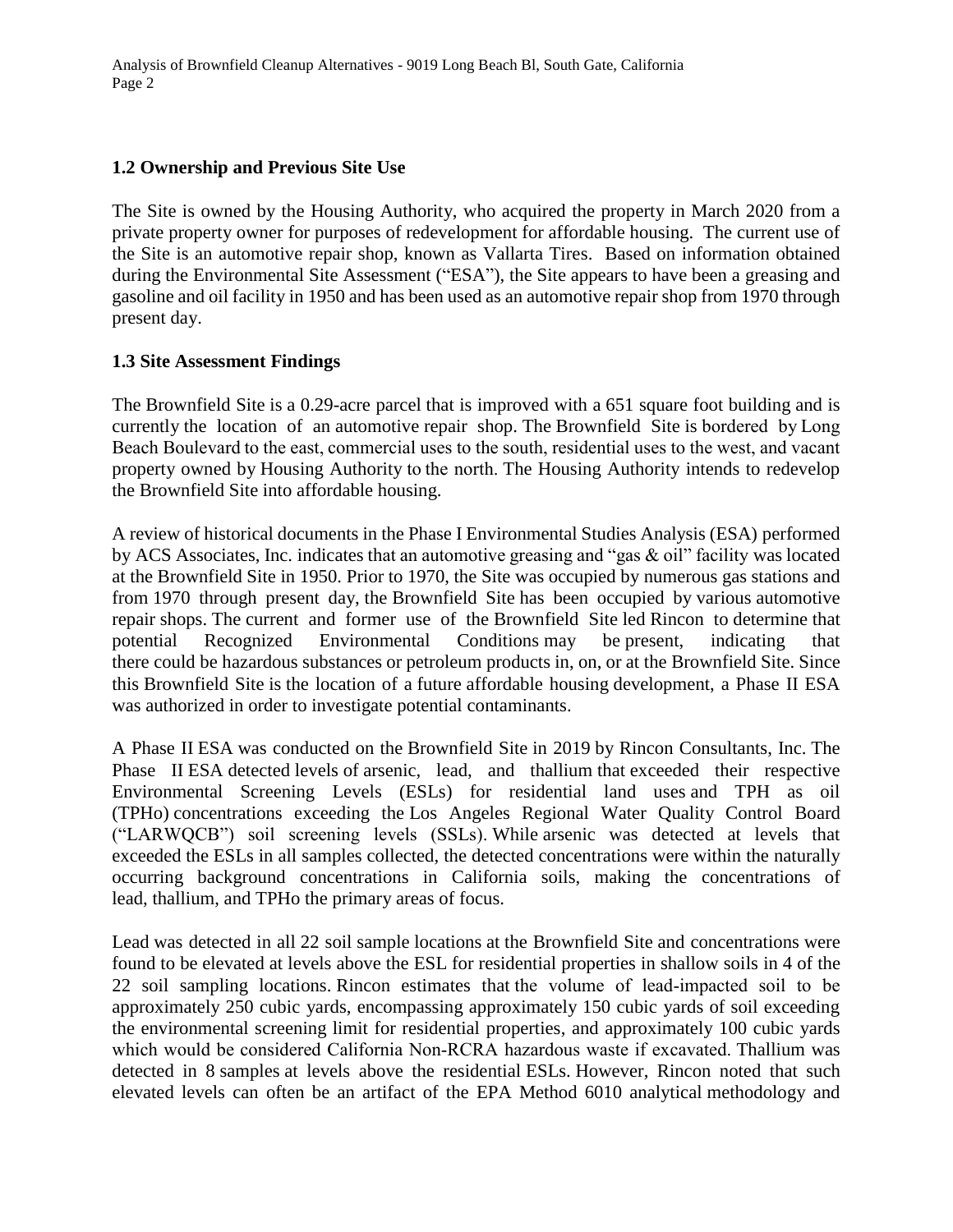Analysis of Brownfield Cleanup Alternatives - 9019 Long Beach Bl, South Gate, California Page 3

recommended that the thallium be tested by EPA Method 6020 to verify the concentration of thallium at the Brownfield Site. Lastly, TPHo was found to exceed soil screening criteria in only one location at a depth of 0.5 feet below ground surface.

Prior to commencing redevelopment, the Housing Authority intends to prepare a Remedial Action Plan ("RAP"), which will outline a plan of action to remediate the Brownfield Site. Actions outlined in the RAP will include, but not be limited to, verifying the concentration of thallium, excavating contaminated soil (which will also require the demolition of the 651 square foot building located on the property), and performing testing to ensure all contamination has been removed or has been reduced to levels that are considered safe. The Housing Authority will also contract with the California Department of Toxic Substances Control ("DTSC") for voluntary oversite of the remediation of the lead and TPH impacts. Award of a Cleanup Grant would provide the Housing Authority funding needed to develop and accomplish the RAP, thereby enabling the Developer to begin construction of the affordable housing project.

## **1.4 Project Goal**

The Site is a part of a larger redevelopment project planned for three (3) Housing Authority parcels located at 9001, 9015, and 9019 Long Beach Boulevard (Project Area). On April 23, 2019, the Housing Authority and Habitat for Humanity of Greater Los Angeles (Developer) entered into an Exclusive Negotiation Agreement (ENA) for the redevelopment the three Housing Authority parcels, including the Site, which would result in the development of 12 townhomes available for purchase to low and moderate income households as well as 2 townhomes available to rent to households earning less than 30 percent of the County median income. The Site and Project Area lie within a portion of South Gate where poverty is especially high, and homeownership opportunities are particularly difficult, as less than 15 percent of households in this area of the City could qualify to purchase a market rate priced home, despite the fact that South Gate remains one of the most affordable housing markets in Los Angeles County. As a result, gentrification pressures are significant, and the production of new and affordable housing units is critical to curb these pressures.

The Developer is a nonprofit housing entity that has a long track record of successful development of for sale affordable housing in the City and throughout the County. Redevelopment of the Site is also essential to remove a blighted property and execute the goals of the Redevelopment Plan that was previously established by the (dissolved) South Gate Community Development Commission. The overall project goal is to transfer the property to the Developer with no environmental impacts, thereby allowing the Developer to build the affordable housing project with no environmental restrictions.

## **2.0 Applicable Regulations and Cleanup Standards**

## **2.1 Cleanup Oversight Responsibility**

For soil and groundwater issues in the Gateway Cities area, the primary regulatory agencies are the Department of Toxic Substances Control (DTSC), the Regional Water Quality Control Board – Los Angeles Region (LARWQCB), and the Consolidated Fire Protection District of Los Angeles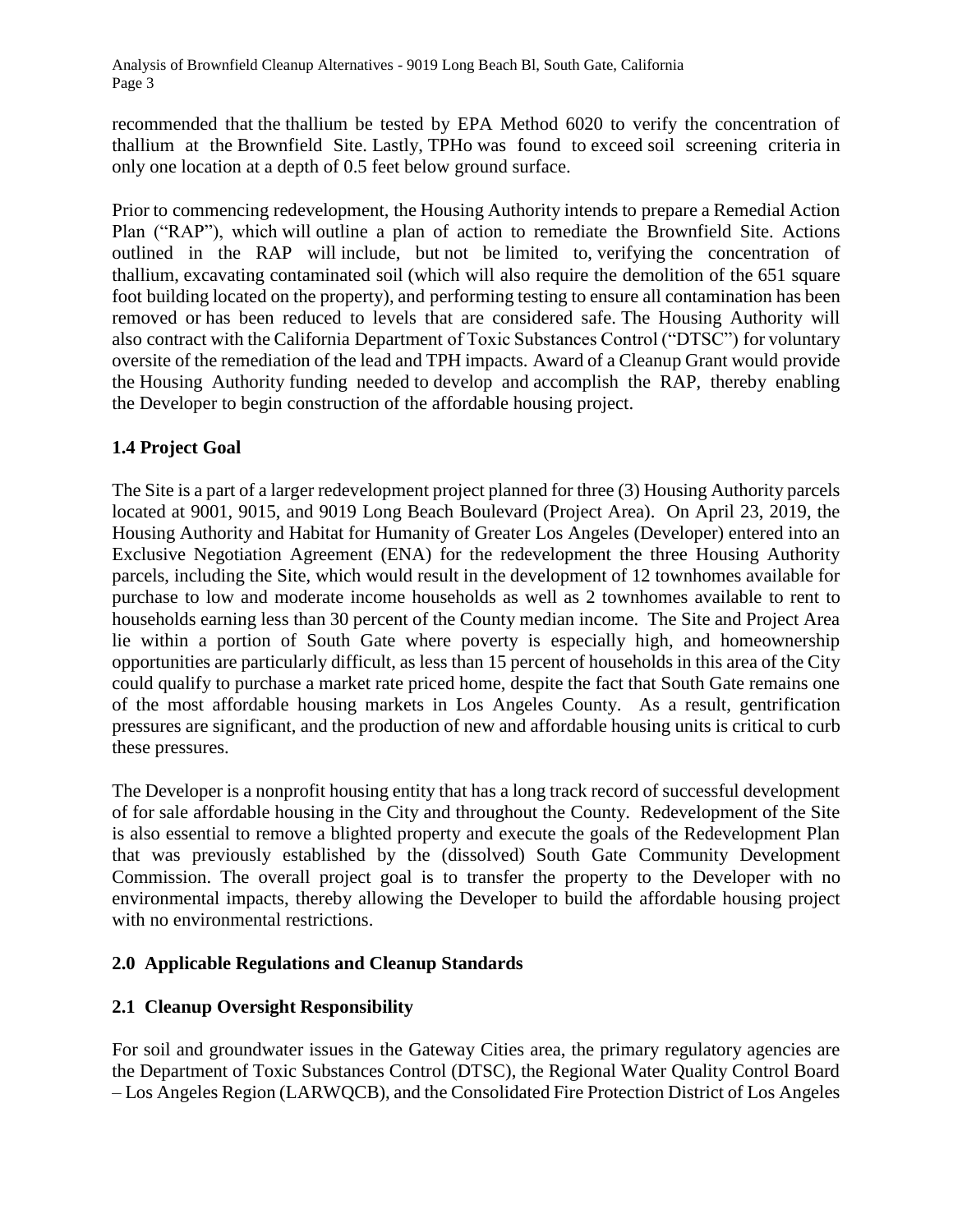Analysis of Brownfield Cleanup Alternatives - 9019 Long Beach Bl, South Gate, California Page 4

County (Consolidated Fire). If soil is the only media affected, the DTSC would likely be the oversight agency assigned to the issue, if required.

## **2.2 Cleanup Standards for Major Contaminants**

Cleanup standards in California are typically based on either site-specific risk assessments or regulatory guidance documents. The two regulatory guidance documents most commonly utilized in this region are the Environmental Screening Levels (ESLs) developed by the RWQCB and the California Human Health Screening Levels (CHHSLs) developed by the DTSC. Both of these standards will be utilized, as applicable, for this cleanup.

#### **2.3 Laws and Regulations Applicable to the Cleanup**

Laws and regulations applicable to the remediation of the hazardous substances in this cleanup include the California Water Code and the Health and Safety Code. For soil excavated for disposal, State (California Code of Regulations) and Federal (Code of Federal Regulations) waste disposal requirements apply. Also applicable to this cleanup are the Brownfields Revitalization Act and the Federal Davis-Bacon Act. In addition, for all City projects that receive Federal funding, Federal, state and local laws regarding procurement of contractors, equal opportunity, and the participation of small, woman, and minority-owned businesses will be applied.

#### **3.0 Evaluation of Brownfields Cleanup Alternatives**

### **3.1 Cleanup Action Objectives**

Based on data from the Phase II ESAs performed for the site, soil with concentrations of heavy metals (arsenic, thallium, and lead) and TPHo were detected above regulatory screening levels on the Site. Portions of the impacted soil may exceed hazardous waste levels. However, the contamination is shallow and does not affect the groundwater. Therefore, the primary threat posed by the unabated contamination is to construction workers during subsurface activities (dermal contact exposure pathway). The selected cleanup alternative would need to address this risk and the development goal of removing soil classified as hazardous waste.

#### **3.2 Identification and Evaluation of Cleanup Alternatives**

Three feasible cleanup alternatives were evaluated for the Site: 1) No action, 2) Capping in place, and 3) Excavation and disposal. The evaluation criteria include effectiveness, implementability, and cost.

#### Alternative 1 – No Action

In the no action alternative, impacted soil would remain in place with no further action.

Effectiveness – This alternative would not reduce the concentrations of the contaminants of concern either for human health risks to future site workers or for removing potential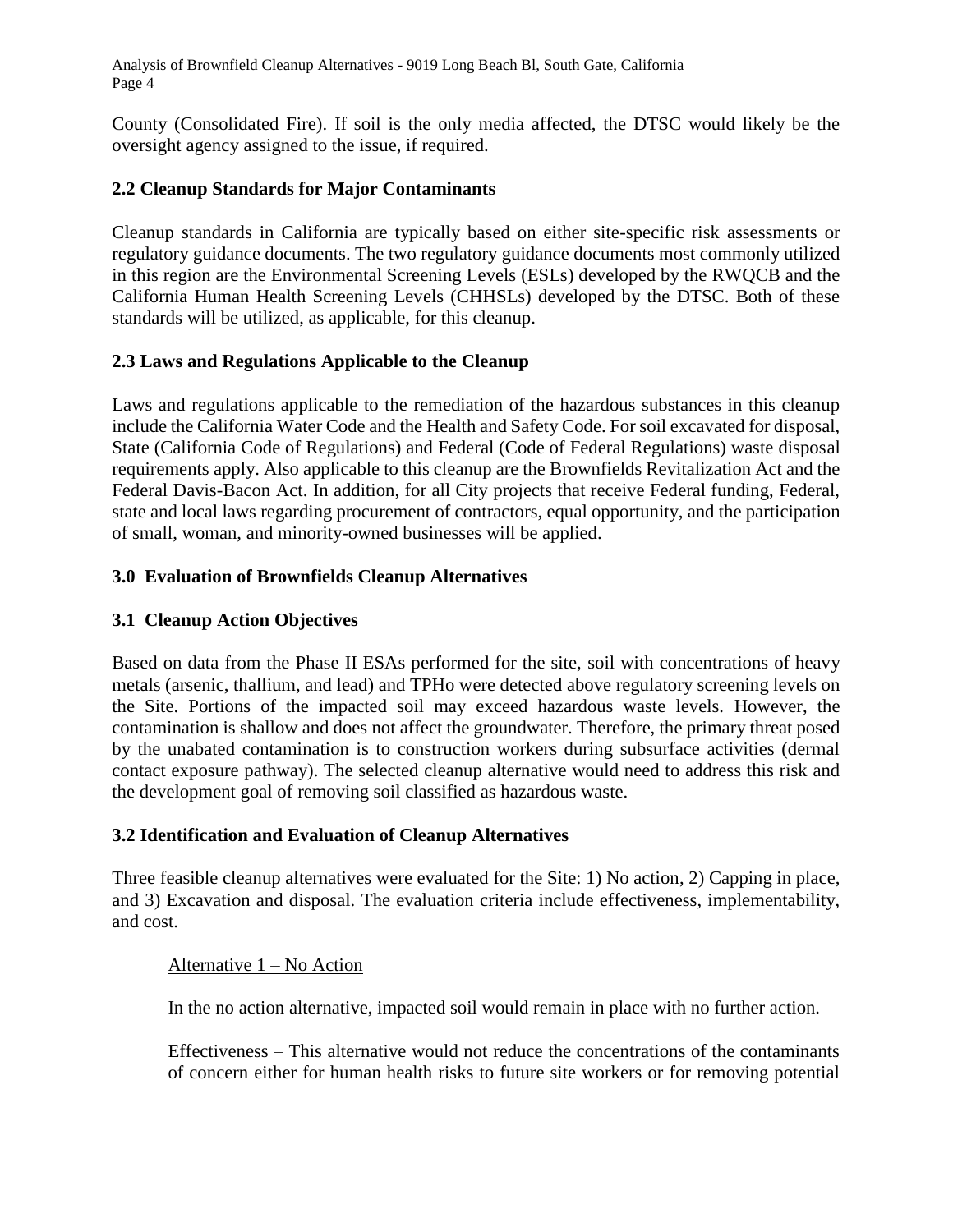hazardous waste from the property. This alternative also would not meet the development goal of transferring the property with no environmental impacts.

Implementability – This alternative can easily be implemented. Cost – No costs would be generated through the implementation of this alternative.

#### Alternative 2 – Capping in Place

The capping in place alternative would involve placing a barrier (i.e. concrete, asphalt, soil) over the impacted soil to prevent individuals from contacting it. This would prevent the dermal contact pathway for persons at the site. However, it is not protective of construction workers or other workers (such as for utility repair) that may need to perform subsurface activities. The cap would also require long-term monitoring to maintain the integrity of the cap.

Effectiveness – This alternative would not reduce the concentrations of the contaminants of concern or protect workers performing subsurface activities. However, this alternative will protect persons on-site from contact with impacted soil. Long-term monitoring of the integrity of the cap would be required. This alternative would not meet the development goal of transferring the property with no environmental impacts, and be prohibitive to any residential development as proposed.

Implementability – The cap is easy to implement using standard construction materials. Pending final development plans, the proposed site development may provide the cap through building foundations and paved lots.

Cost – The final cost would be based on the final development plans. If the planned development can provide the cap by means of buildings and paved parking lots, no additional initial cost will be needed. If construction of a cap is needed, costs would vary based on the type of cap (soil, asphalt, etc.) and could range from \$50,000 to \$70,000 for the contaminated area of approximately 0.5.acre (pending confirmation sampling to define the extent of contamination).

#### Alternative 3 – Excavation and Disposal

This alternative would involve the excavation of the impacted soil and off-site disposal at an appropriate permitted facility. Confirmation soil samples would need to be collected and analyzed to confirm the final extent of the excavation.

Effectiveness – Excavation of the impacted soil will completely remove the contaminants from the site. The risk to future workers performing subsurface activities will be removed. In addition, this alternative would meet the development goal of transferring the property with no environmental impacts that would allow unrestricted development.